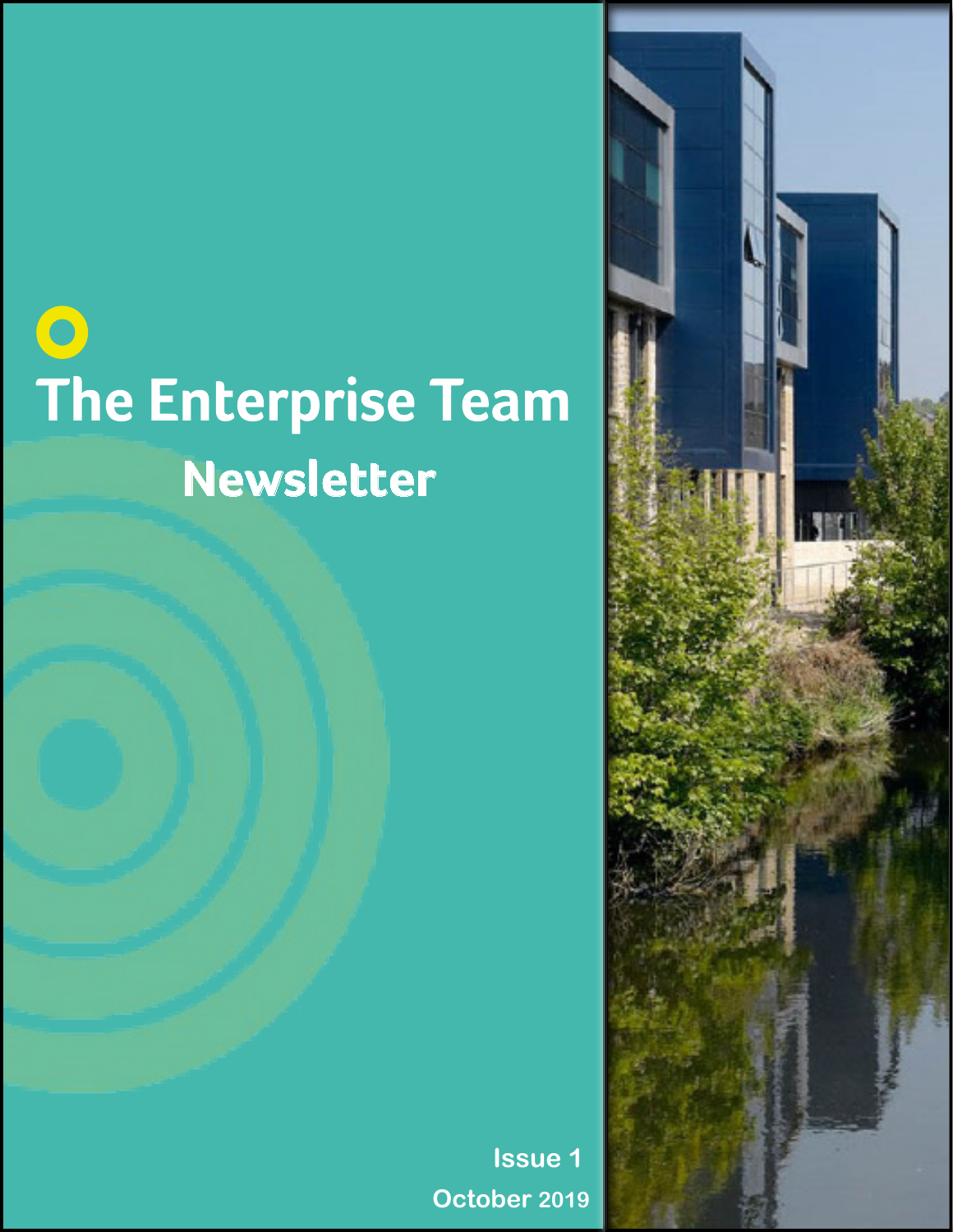In this issue, we welcome a new addition to the Enterprise Team, as well as our new Enterprise Placement Year students. The busy month of October saw the 2019 Santander Universities Entrepreneurship Awards final and Enterprise Workshops get underway, and we will also be taking a look at some of our supported businesses and their success stories.

# News from the Enterprise Team

### **A New Face**

On the 3rd September, the Enterprise Team welcomed a new team member; Jake Mawhinney. Joining us on his placement year, Jake is an Advertising & Marketing Communications student at the University of Huddersfield's Business School. Jake will be the voice of students, providing marketing support for the team, informing students about who we are, the services we provide and encouraging them to come and see us. Jake will be with us until the end of August next year. The team has given a warm welcome and wish him all the best on his placement year with us!

### **EEUK Fellowship Awards**

Phil and Catherine were presented with EEUK Fellowship Awards in September at this years International Entrepreneurship Educators Conference which was held at Oxford Brookes University.The Fellowship is the only sector-wide recognition available to all those working as enterprise educators. The award recognises the contribution of roles that support the development of entrepreneurial outcomes in others, and the EEUK Fellowship provides recognition for personal professional achievement. Well done Phil and Catherine! **Hello Instagram**

Our placement student Jake set up our HudEnterprise Instagram page to provide another platform to showcase what we do, what we have been up to and to announce future events. We reached 100 followers by the end of September and the page continues to grow, which is great to see. With already having a Facebook and Twitter page, we thought an Instagram page was another way of reaching out to current students and graduates at the University of Huddersfield.





Follow us on social media

Follow us on social media



**https://students.hud.ac.uk/opportunities/enterprise/**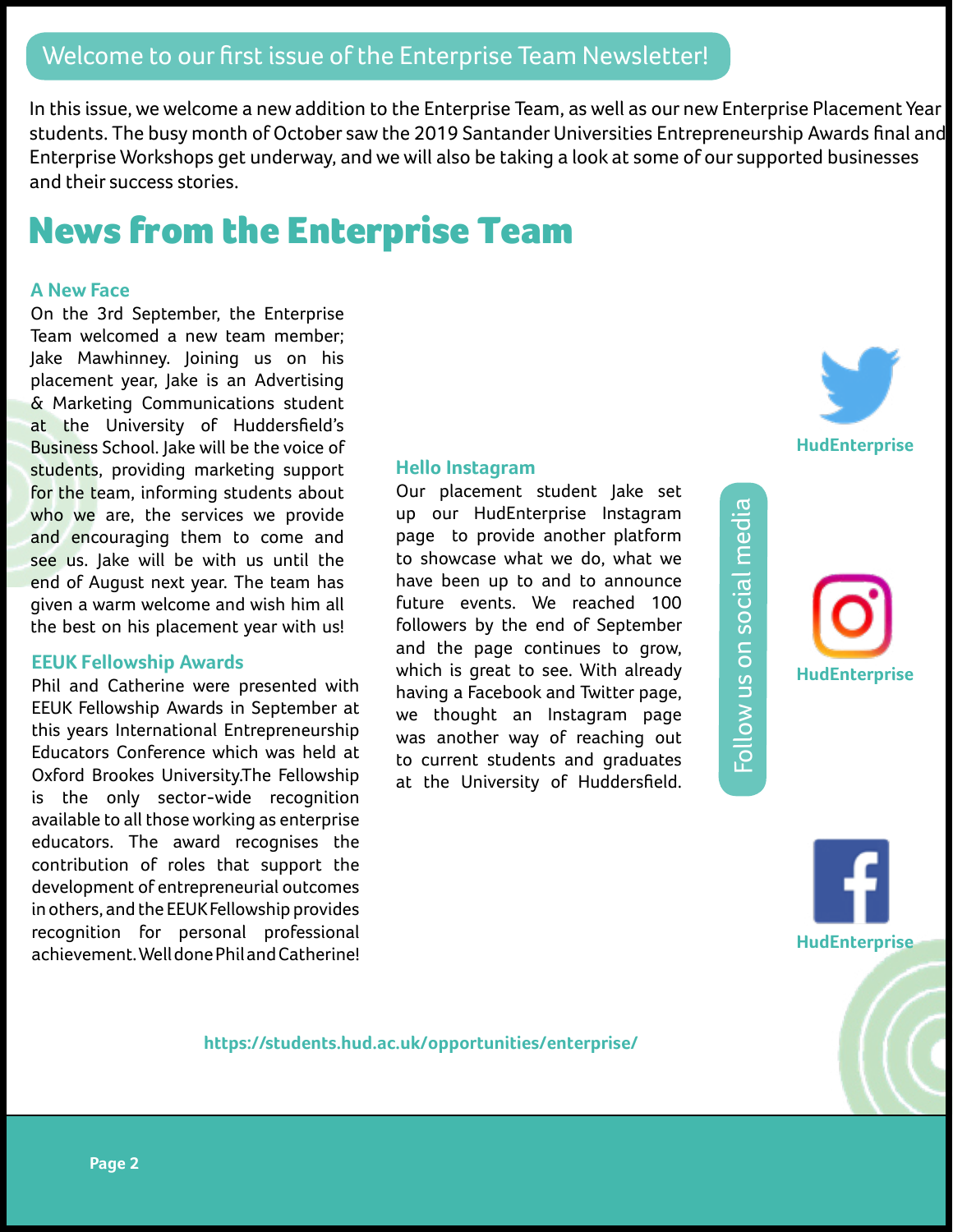## Meet our EPY Businesses

**Infinite Vibrations** is a music marketing agency brought to life in March 2018 by Product Design student Lewis Daggers-Smith and Music Journalism student Josh Murphy. Lewis and Josh met at Storthes Hall accommodation during their first year at University. Their passion for music brought them together to form Infinite Vibrations. The idea behind this agency came from something that Josh and Lewis could strongly relate to. They both realised that there is not enough support out there for upcoming musicians, which they found frustrating. This led to the drive of wanting to create a business that gives a voice and a platform to these musicians to help them become successful. In order for Infinite Vibrations to promote upcoming independent musicians, they aim to provide them with knowledge and resources to have a successful career. Josh and Lewis are currently undetaking market research to better and properly understand their market. The duo are getting into the final stages of their business idea and hope to launch their services in January.



**infinitevibrations0.com**



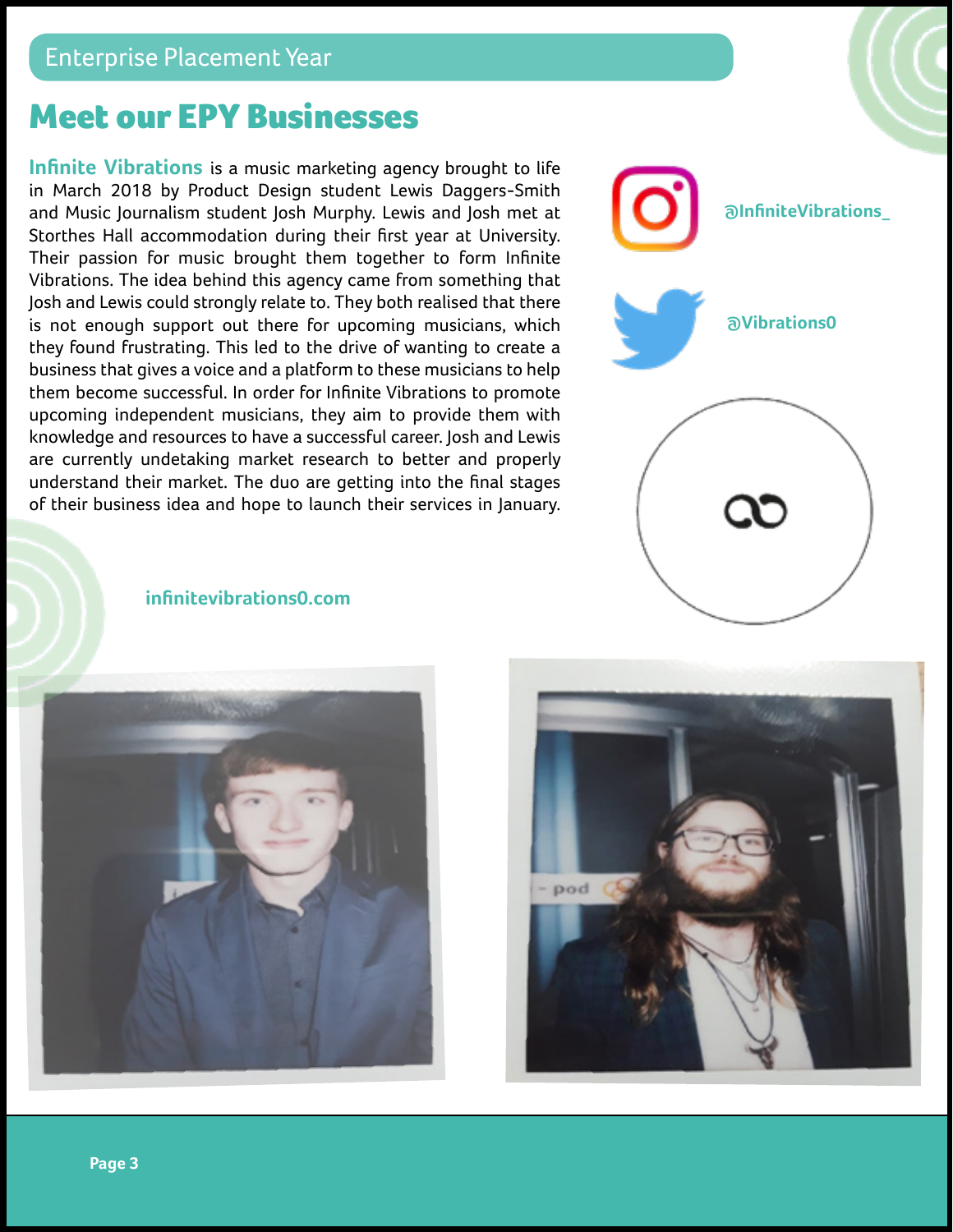# Meet our EPY Businesses

**Dechell Vontee** is a premium clothing brand primarily aimed at 18 to 24-year olds. The idea behind the business is to bridge a gap between the luxury and high street market. International Fashion by Management student, Devonte Brown, recognised that there is currently no brand that sits in the middle of that market opportunity offering luxury clothing at a more affordable price. With a strong interest in fashion, in 2015 Devonte started on the Peter Jones Enterprise Academy programme studying business at Kirklees College. It was there that he combined his interest in fashion and his business name together to create Dechell Vontee. So far during EPY, Devonte has been focusing on market research to see what the public think to his business idea. Devonte conducted surveys that validated the name and logo for his business. He has also been working towards producing a sample product and allowing customers to see and get a feel of the products. Devonte is currently in contact with a manufacturer. Dechell Vontee hopes to have the first sample piece at the end of October.



**Ruder Than The Rest** sells second hand 90's and early 2000's vintage designer clothing. The clothing is sold online and is promoted primarily through Instagram, which has a following of 4000. Fashion Image, Communications & Buying Suite student, Husain Momoniat, has been operating the business part time for four years and is now planning on making a move to full time. Husain got into fashion at a young age and his passion continued to develop once he could afford to start buying his own clothes. At the same time, Husain discovered the second hand designer wear market, often buying second hand clothes and selling them again to make a profit. Husain soon realised that this could potentially turn into a business idea. Husain has been busy providing statistics on profit and turnover, as well as working on business operations.





**@ruderthantherest www.ruderthantherest.com**

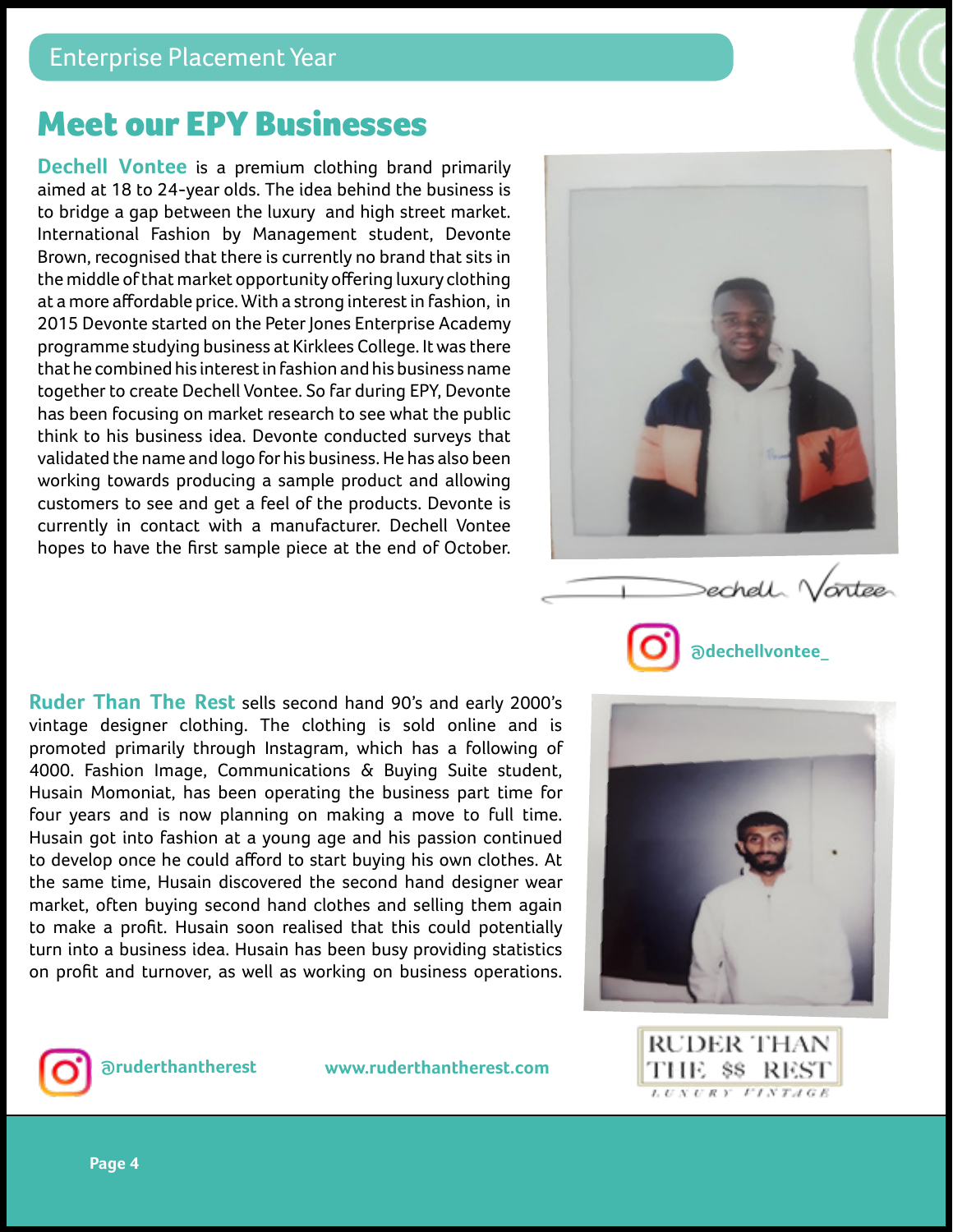### Santander Universities Entrepreneurship Awards 2019

Former-EPY student Kierhardy Ansell, who runs Skate it Yourself, won £15,000 investment into his business at the **Santander Universities Entrepreneurship Awards** final, which was held at Regent Street Cinema in London on 3rd October.

Hardy had to pitch his business - skateboarding lessons for kids - to a panel of judges and was selected as Runner-Up. He will now receive £15,000 worth of seed funding towards his business, as well as a fully funded intern, mentoring and a £500 digital growth voucher from Talent Cupboard.

"I have been passionate about skateboarding for as long as I can remember," said Kierhardy. "What really surprises people is when they find out I also have a passion for anything business-related. I enjoy creating new business models, writing business plans and learning as much as I can about the industry."

Santander launched the **Santander Universities Entrepreneurship Awards** in 2011 and the competition has grown to be one of the UK's largest student and graduate business pitching competitions. Hardy pitched his business alongside 11 other finalists who also had to deliver five-minute presentations and six-minutes of Q&A from the judging panel.

We are extremely proud of Hardy for making it to the final, and for the business to come Runner-Up is just the icing on the cake. Hardy's trophy now resides by his desk in the DOYYEC as a great reminder of how far you can go and what you can achieve.



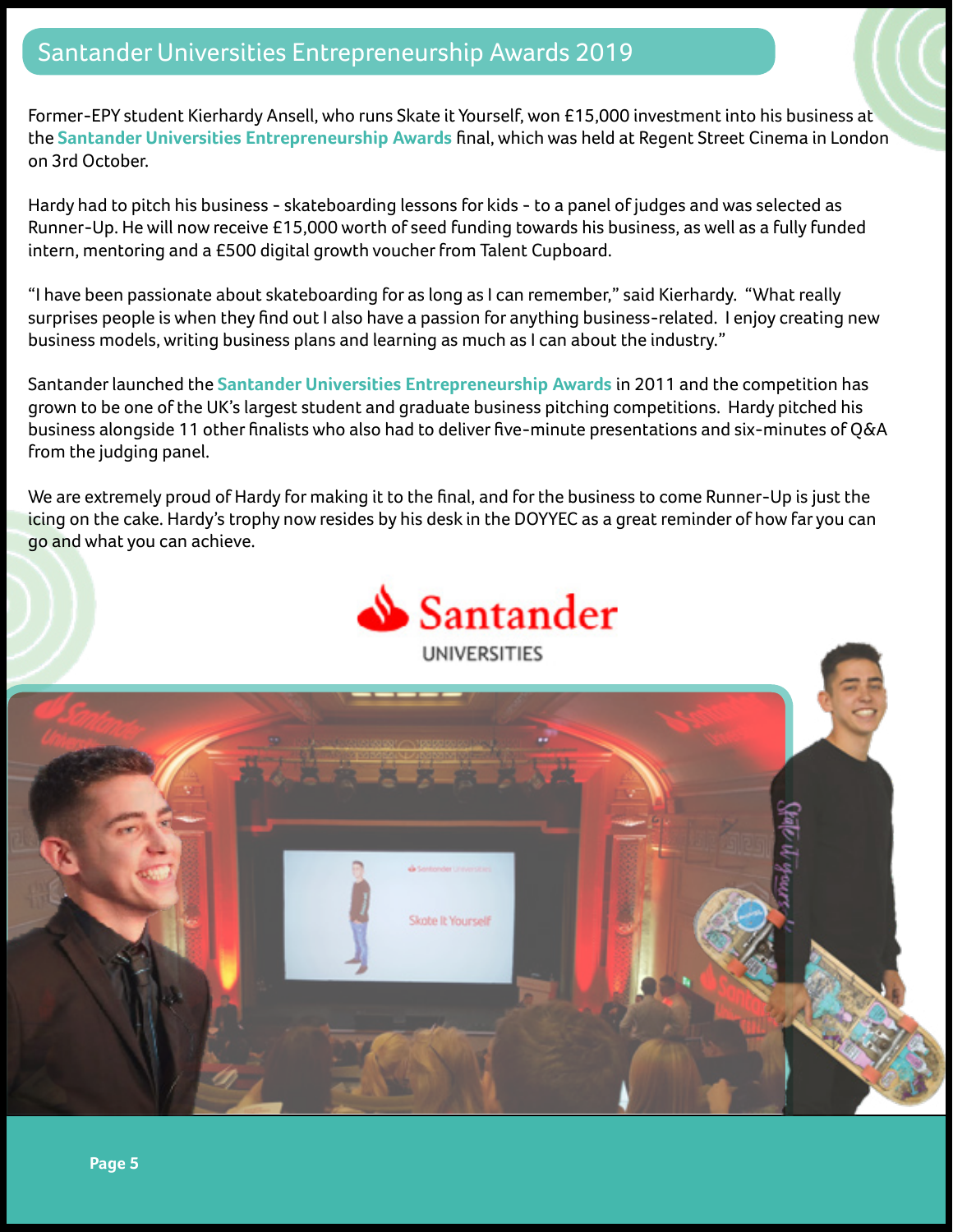# Kick start your future

'Kick start your future' is a series of workshops that run from **October** until the end of **February.** The workshops take place every **Wednesday** from **16:30 until 18:00 in CSG/23** and are open to students, graduates and staff of the University who are interested in boosting their Enterprise and Employability skills. The workshops offer a range of opportunities for all students and recent graduates to kick-start their future, regardless whether they anticipate being employed, selfemployed or a combination of both. Interested in coming to a workshop? **There's no need to book, just show up!**

# **Workshops**

- **1. Kick start your future** 16/10/19
- **2. Talking the talk** 23/10/19
- **3. Inspire me** 30/10/19
- **4. Valuing creativity** 6/11/19
- **5. Understanding others** 13/11/19
- **6. Opportunities & action** 20/11/19
- **7. Power of the network** 27/11/19
- **8. Lets get social** 4/12/19
- **9. Box of frogs** 29/01/20
- **10. Working together** 5/02/20
- **11. Tales of... Life beyound University** 12/02/20
- **12. Making it happen** 19/02/20

### **13. Telling your tale** 26/02/20



**Page 6**